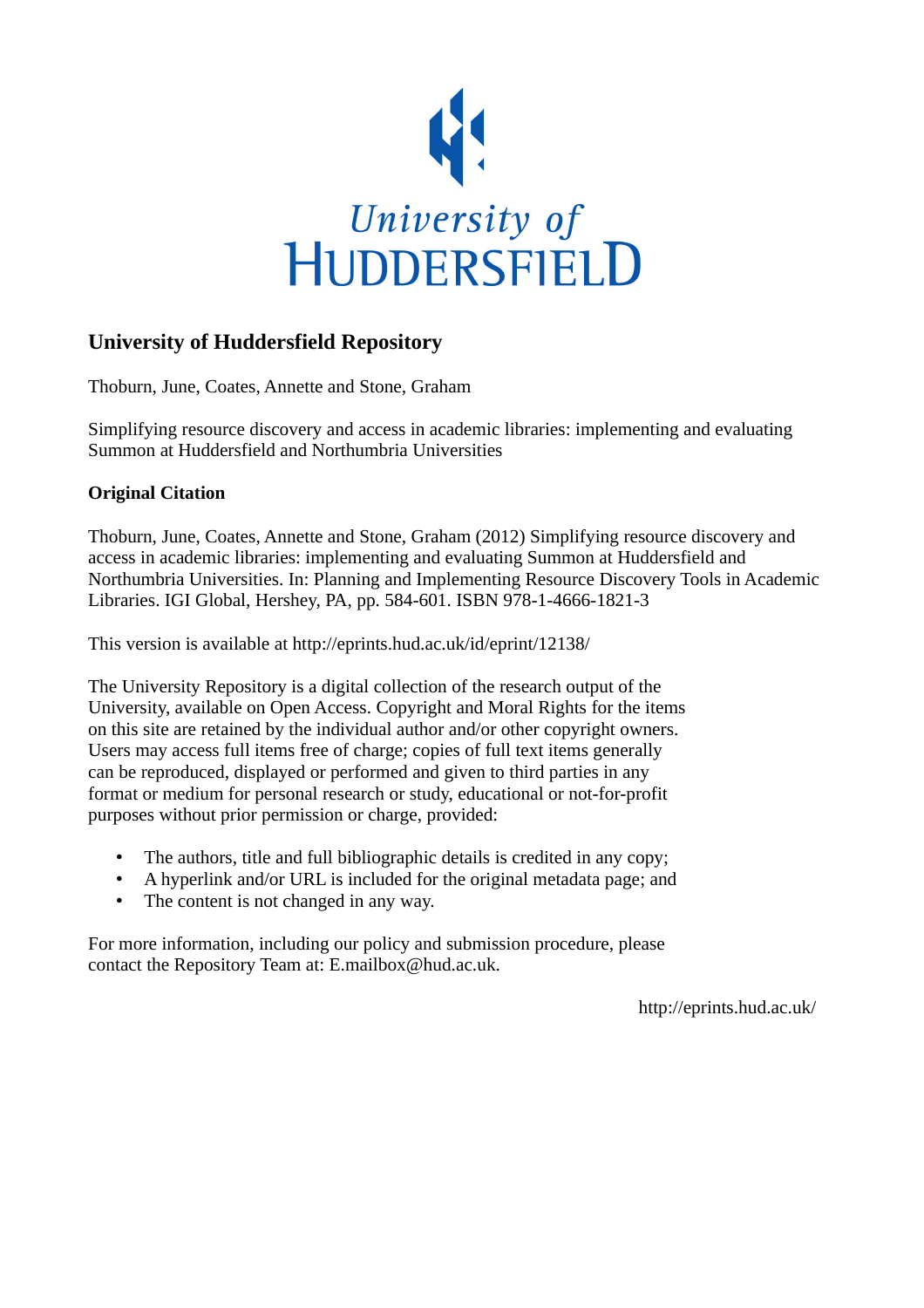## **Simplifying resource discovery and access in academic libraries: implementing and evaluating Summon at Huddersfield and Northumbria Universities**

## **Authors**

June Thoburn, Northumbria University, UK

Annette Coates, Northumbria University, UK

Graham Stone, University of Huddersfield, UK

# **Abstract**

The University of Huddersfield and Northumbria University were two of the first commercial adopters of the Summon web-scale discovery system in Europe. Both universities had encountered issues with their existing federated searching products, with students and staff expressing dissatisfaction.

This chapter describes the selection, implementation and testing of Summon at both universities drawing out common themes and differences, with suggestions for those intending to implement Summon and some ideas for future development.

# **Key Terms**

Summon, Resource Discovery, Metasearch, Federated Search, NORA

## **Introduction**

Facilitating information discovery and maximising value for money from library materials is a key driver for academic libraries (Shipp, 2009). Users are confused by the complexity of our collections and are often reluctant to spend time learning how to use individual databases comparing them unfavourably to intuitive search engines like Google (Duddy, 2009). As a consequence, the library may be seen as too complicated and time consuming and many valuable resources remain undiscovered or underused. Federated search tools were the first commercial products to focus on this problem. While going some way to address this issue, users complained that they were clunky and complicated to use (Stone, 2009). In 2007, Tenopir (2007) commented that "The jury is still out on federated search systems, even though more libraries now have them. There are murmurings that federated search has lower-thanexpected use and may not be the magic search bullet we were led to believe" (p. 30)

The development of web-scale discovery services promised to improve the search experience by harvesting and indexing metadata direct from publishers and local library collections into a single index, making searching simple and fast. (Gibson, et. al. 2009)

The Universities of Huddersfield and Northumbria are similar institutions: both are large UK 'post-1992' universities (23,000 and 24,000 FTE students respectively) with specialist and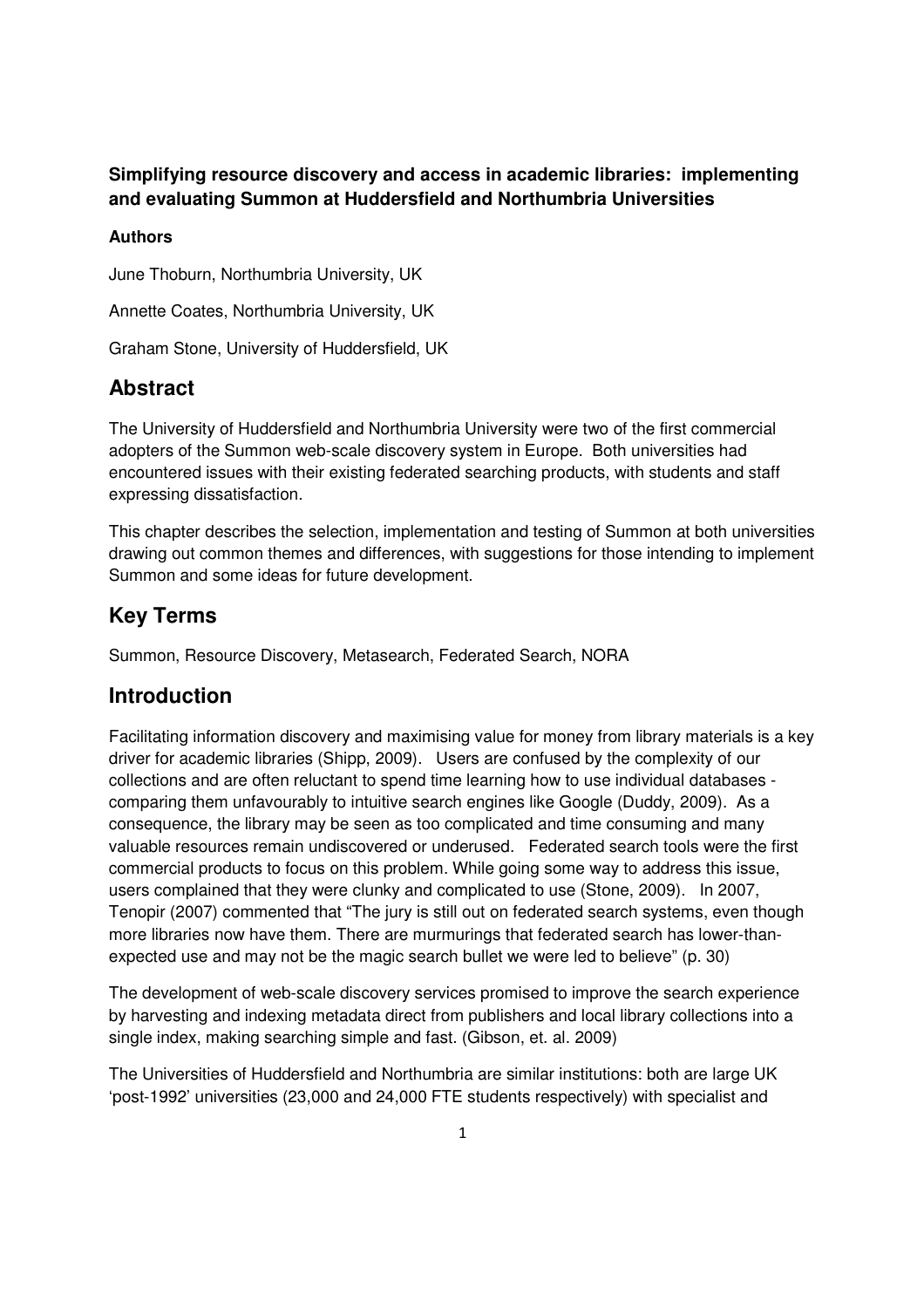increasing areas of research excellence. At Huddersfield the Library is part of a converged Computing and Library Service while Northumbria Library and Learning Services is separate from the University IT department. While both University Libraries have been successful in delivering innovative and user centric services, Huddersfield have a dedicated Library Systems Manager with the technical expertise to customise systems to local requirements. At Northumbria, the policy has been to outsource and develop computer systems with third party suppliers rather than in house.

In 2009 both Huddersfield and Northumbria Universities purchased Serials Solutions Summon to replace existing federated search products. This case study describes the selection, implementation and testing of Summon at both universities drawing out common themes and differences, with suggestions for those intending to implement Summon and some ideas for future development.

# **Selection**

## **Huddersfield**

At Huddersfield a project group was established to examine the existing arrangements for the provision of e-resources and suggest recommendations for the future. One of the tasks of the project team was to invite suppliers in to discuss products in order to understand the different offerings within the market place. A 'clean sheet of paper' approach was used, with the project team identifying four main 'vision objectives' for the future system.

- First class search engine
- Provide a 'one stop shop' for all electronic resources
- Greater interoperability and flexibility
- More efficient management and administration

These criteria were used to evaluate supplier offerings from a range of suppliers of discovery solutions including Ex-Libris, EBSCO and Serials Solutions as part of the review. As a result it was agreed to conduct a restricted European Union (EU) tender for a provider of a library discovery service of pre-harvested content. The contract was awarded to Serials Solutions.

## **Northumbria**

Northumbria had been using WebFeat federated search alongside Serials Solutions electronic resources management products (360 Core KnowledgeBase, 360 Link -OpenURL link resolver and 360 Resource Manager) since 2006. In February 2008 WebFeat was purchased by Proquest / Serials Solutions whose stated intention was to migrate WebFeat and Serials Solutions 360 Search to a single federated search product. Northumbria therefore had to make the decision to either migrate to the new Serials Solutions federated search or look for an alternative search and discovery solution.

With the emergence of web-scale discovery services, suppliers were invited to demonstrate their systems during early 2009. In addition to Summon, Primo from Ex Libris and EBSCO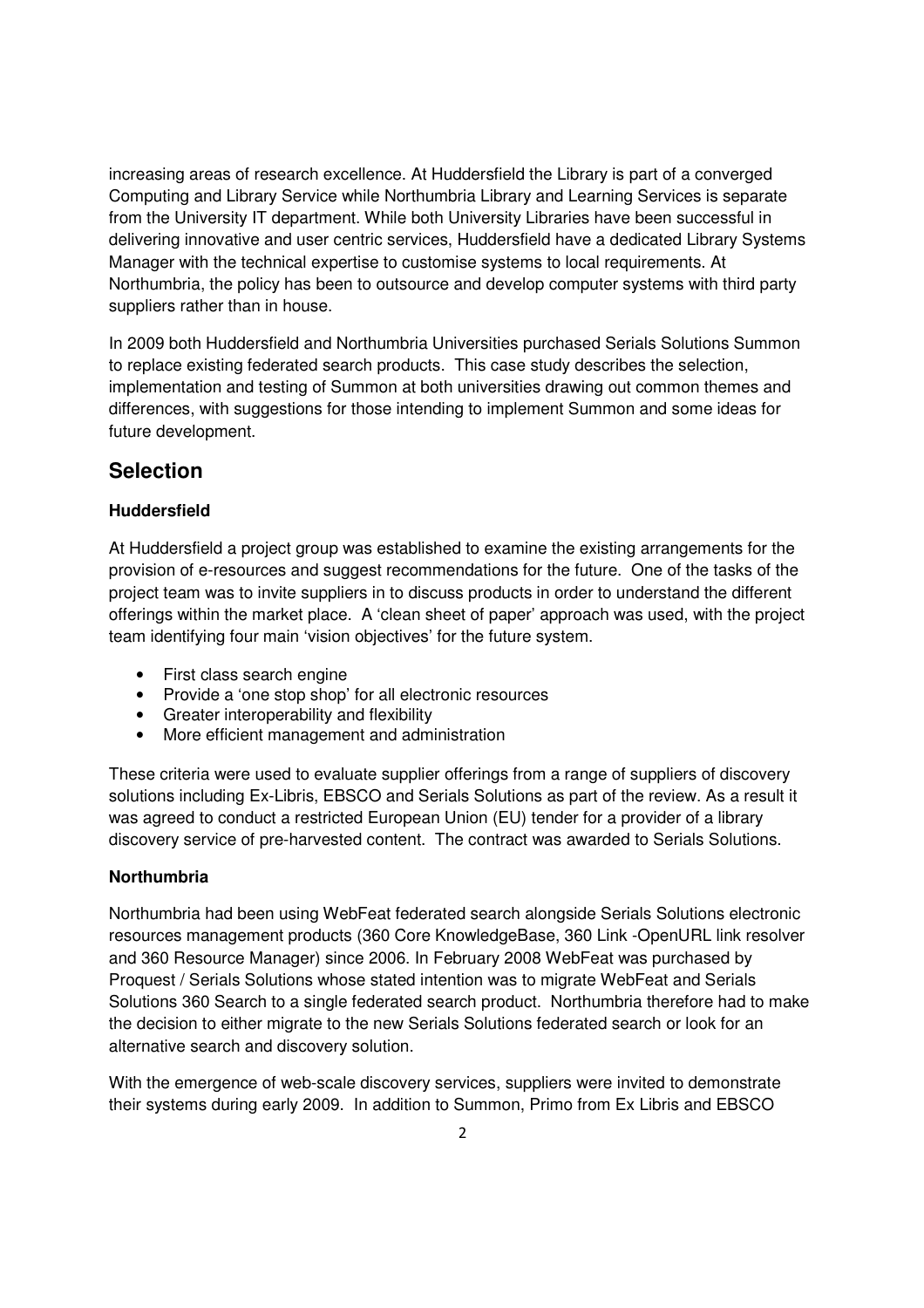Discovery Service were considered. After analysing each of these Northumbria selected Serials Solutions Summon for four main reasons:

- Breadth of content
- Ease of use and the subsequent improvement to the student search experience
- Hosted solution operated and fully supported by  $3<sup>rd</sup>$  party supplier
- Integration with existing Serials Solutions products
- Value for money pricing Serials Solutions were keen to get some early adopters in the UK and offered an attractive upgrade path from WebFeat federated search to Summon.

## **Implementation**

Serials Solutions aim to have each Library's instance of Summon configured within six weeks once configuration information and local data have been supplied to them. Table 1 shows the estimated and actual implementation times at Huddersfield and Table 2 those at Northumbria.

| <b>Milestones</b>           | Estimated<br>implementation Date | Actual implementation<br>Date |
|-----------------------------|----------------------------------|-------------------------------|
| Contract signed             | Aug 2009                         | Aug 2009                      |
| Implementation starts       | Sep 2009                         | Sep 2009                      |
| Summon instance delivered   | Oct 2009                         | Oct 2009                      |
| Beta launch                 | Jan 2010                         | Mar 2010                      |
| 360 Link to replace SFX     | Aug 2010                         | Feb 2010                      |
| E-resources wiki to go live | Aug 2010                         | Mar 2010                      |
| Summon to replace MetaLib   | Aug 2010                         | Aug 2010                      |

Table 1. Implementation milestones at Huddersfield (Stone, 2010)

| <b>Milestones</b>                                | Estimated<br>implementation Date | Actual implementation<br>Date |  |  |
|--------------------------------------------------|----------------------------------|-------------------------------|--|--|
| Contract signed                                  | Oct / Nov 2009                   | Oct / Nov 2009                |  |  |
| Implementation starts                            | Nov 2009                         | Dec 2009                      |  |  |
| Summon instance delivered                        | Jan 2010                         | March 2010                    |  |  |
| Beta launch                                      | May 2010                         | June 2010                     |  |  |
| LibGuides implemented                            | July / Aug 2010                  | Aug 2010                      |  |  |
| Exports from Library catalogue set up            | April / May 2010                 | <b>July 2010</b>              |  |  |
| Summon to replace WebFeat                        | Sep 2010                         | Aug 2010                      |  |  |
| Table 2 Implementation milestones at Northumbria |                                  |                               |  |  |

Table 2. Implementation milestones at Northumbria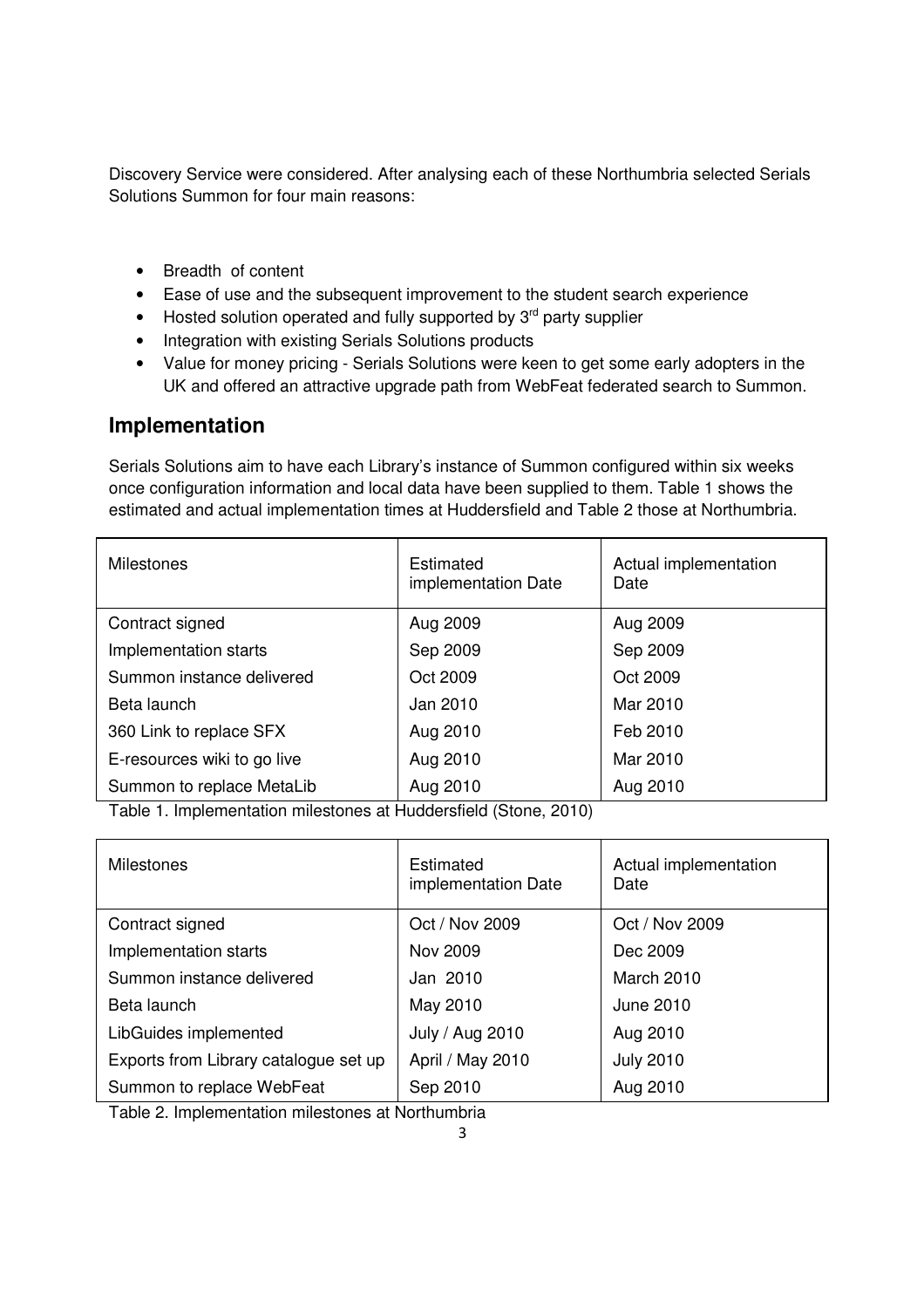The main steps are described below.

## **Supply of a full export of local catalogue metadata in MARC21 format**

At Northumbria the work to extract the catalogue records was done by the ILS supplier (Capita, formerly Talis<sup>1</sup>). Since Northumbria were the first Talis library to implement Summon, this did take longer than anticipated, but once Serials Solutions received the data Summon was delivered within the six week timescale as promised.

At Huddersfield it was necessary to review some cataloguing practices. Print and e-book records, which had previously been catalogued under a single record had to be separated out before loading into Summon. Major inconsistencies in cataloguing practices also became apparent, e.g. music scores failed to show in Summon and DVDs showed as books. These errors in the MARC header fields were fixed by global edits to the records.

## **MARC mapping**

Serials Solutions supply a MARC mapping spreadsheet so that each Library can decide how the library catalogue data is indexed and displayed in Summon. Huddersfield used the default mappings but Northumbria wanted to apply more customisation. As early adopters, it would have been helpful to experiment with different mapping configurations on a test site, but in the end default mapping was used. With hindsight, it is worth spending some time getting this right because the time it can take to rectify MARC mapping errors can be quite substantial and until it is corrected the catalogue data may look odd.

## **Supply of configuration data**

The data supplied was

- Library web site URL
- OPAC Record URL the base URL for a direct link to a record page in the OPAC
- Summon URL Codename based on the institution domain name
- Summon Web Site Title
- Details of Link Resolver and Base URL
- Authentication EZProxy URL
- IP Range
- Feedback email address the address to which feedback is delivered through the link on the Summon interface
- Image files (institutional logos)

## **Setting up a process to send regular exports of record updates from the ILS to the Serials Solutions Summon server**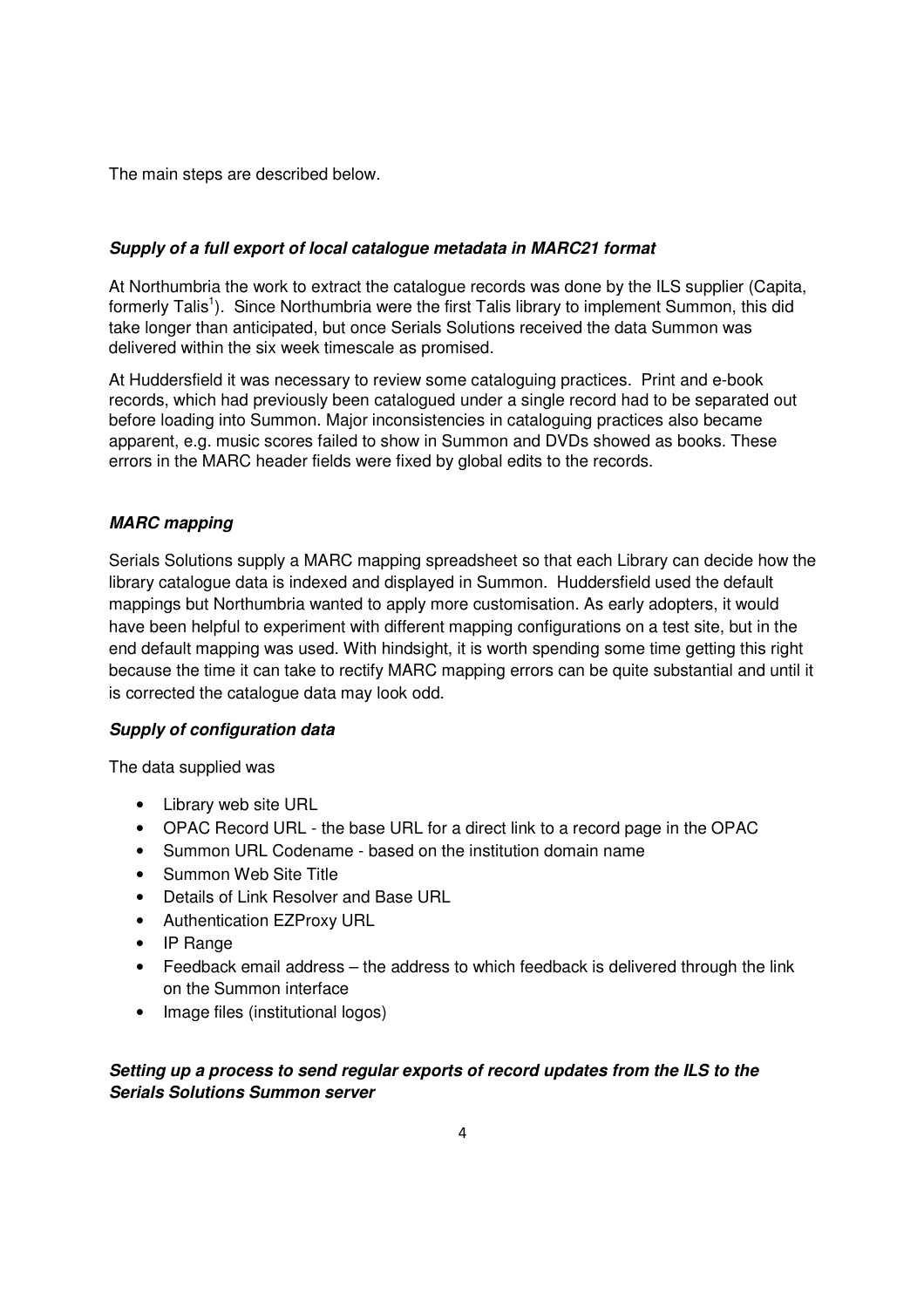At Huddersfield all print books and journal records were exported into Summon fairly easily. Inhouse scripts were developed to upload deletions, changed records and new records on a daily basis. The process did not run as smoothly as planned; there were initial communication issues with deletions, which took some time to be processed, although this is now working well. Ebooks, e-journals, "fast adds", temporary Inter-Library Loan records and records that were on order or unavailable in the upload were not included in the upload.

At Northumbria the implementation of a new version of the library catalogue (Talis Prism3) provided the facility for setting up a regular export of catalogue record updates to the Summon server. Talis used the existing functionality within the ILS that generates new, edited and deleted files for the OPAC, to do the same for export to the Summon server.

#### **Updating local electronic resource holdings**

As existing Serials Solutions customers Northumbria's full-text e-resources were already included in the knowledge base; abstracting and indexing databases were also added. At Huddersfield the migration of data from SFX to 360 Link went very smoothly and the majority of changes were completed quickly, in fact the implementation of 360 Link was brought forward significantly (see Table 1).

#### **Including other Library resources**

The initial six week configuration includes MARC mapping and knowledge base set-up only. Libraries then have the option of adding further in-house resources, institutional research repositories were the priority here for both universities. The process for including the data depends on whether the repository supports the OAI-PMH protocol, if so, data can be automatically harvested and this was the case with Northumbria's D Space based repository. At Huddersfield loading data from the EPrints repository into Summon was straightforward, but there are ongoing issues with the display because metadata only records are treated as though they are full text records, which can frustrating for users. A further advantage of adding Institutional Repositories are that all Summon customers can also add them to their own knowledge base.

Huddersfield's digital off-air recordings database was also included; this is password protected and not available to other Summon customers. It is hoped to add streaming videos of lectures in the near future.

#### **Access to native databases & subject collections**

Summon's coverage of publisher and aggregated content is extremely comprehensive and new content is added regularly<sup>2</sup>, in fact on implementation Summon covered 94% of all journals that Huddersfield subscribed to and 87% of titles for Northumbria.

However, some resources are not (and may never be) included, for example law and chemistry resources, while other abstract and indexing resources such as Medline, Web of Knowledge and Scopus offer specialist searching, e.g. MESH headings and citation searching and therefore need to remain as standalone resources in their own right. Hence it is still necessary to provide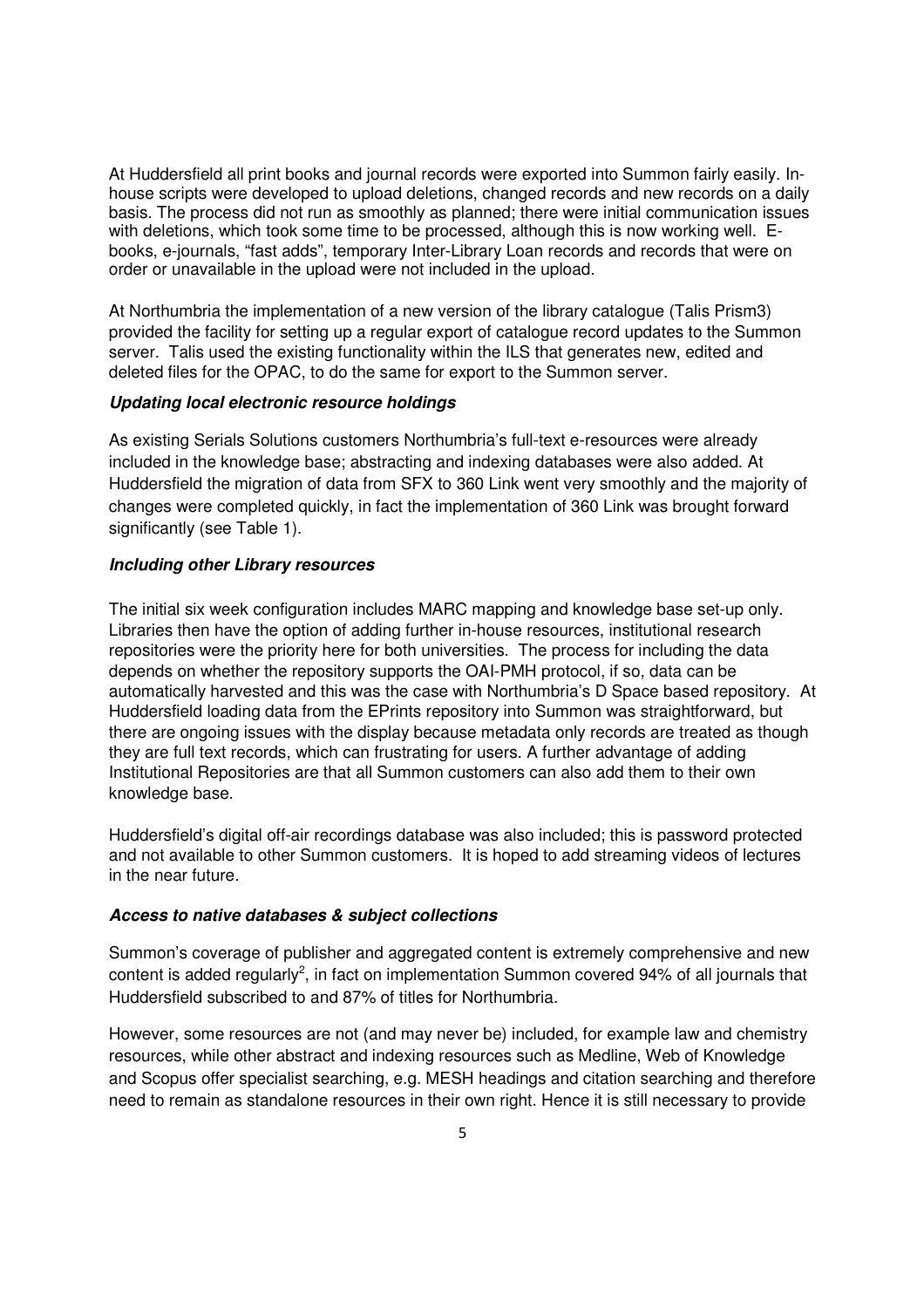direct links to native databases and to group these into subject collections. Both Universities intended to do this regardless, recognising that Summon is an alternative not a substitute means of resource discovery.

At Huddersfield a wiki was used to generate alphabetical and subject lists<sup>3</sup> and 'dummy' MARC records for databases were created to enable users to find database titles on Summon (see figure 1). Northumbria implemented Springshare's web-based LibGuides<sup>4</sup> service to generate alphabetical and subject lists. This solution was relatively inexpensive and easy to customise. SpringShare work in partnership with Serials Solutions to facilitate the creation of an A to Z list of resources via the automatic export of the knowledgebase into the service. These links to native resources can then be reused within the subject collections.

Additionally, figure 1 shows a Database Recommender service that Summon has included to point users to subject specific databases based on their search terms and results.

[Insert Figure 1. Database recommender service and dummy MARC record for CINAHL]

#### **Customisation**

Customisation of the interface itself is limited. Adding institutional logos is the only element that can be changed on the main search pages. Therefore, both Huddersfield and Northumbria have developed their own Summon web pages which are hosted on institutional servers.

[Insert Figure 2. Northumbria University's NORA web page incorporating Summon search box]

However, both the 360 and Summon APIs<sup>5</sup> allow for a certain amount of customisation, for example at Huddersfield, Summon has been linked to the in house MyReading project<sup>6</sup>. A tab is available on Summon to allow academics to add content to reading lists, thus automatically adding URLs, subject terms etc. (see Figure 3)

[Insert Figure 3 Beta test of a MyReading tab using the Summon API]

## **Authentication**

No login or authentication is required to search Summon so anyone can use the system and find references and results that reflect the holdings in Huddersfield or Northumbria collections. Users cannot access full text until they have been authenticated and abstracting and indexing database metadata is only available to the subscribing Library. This approach was favoured by Serials Solutions and acts as a 'shop window' for potential customers. At Huddersfield authentication is via EZProxy where possible; at Northumbria access is either via Shibboleth or through IP address recognition via the University's desktop virtualisation service.

Serials Solutions have also developed an 'authentication banner'. This appears at the top of the Summon search screen and allows institutions with a proxy server to login at the start of their search rather than at the point of accessing full text; however this is not compatible with Shibboleth or Northumbria's desktop virtualisation service. Serials Solutions have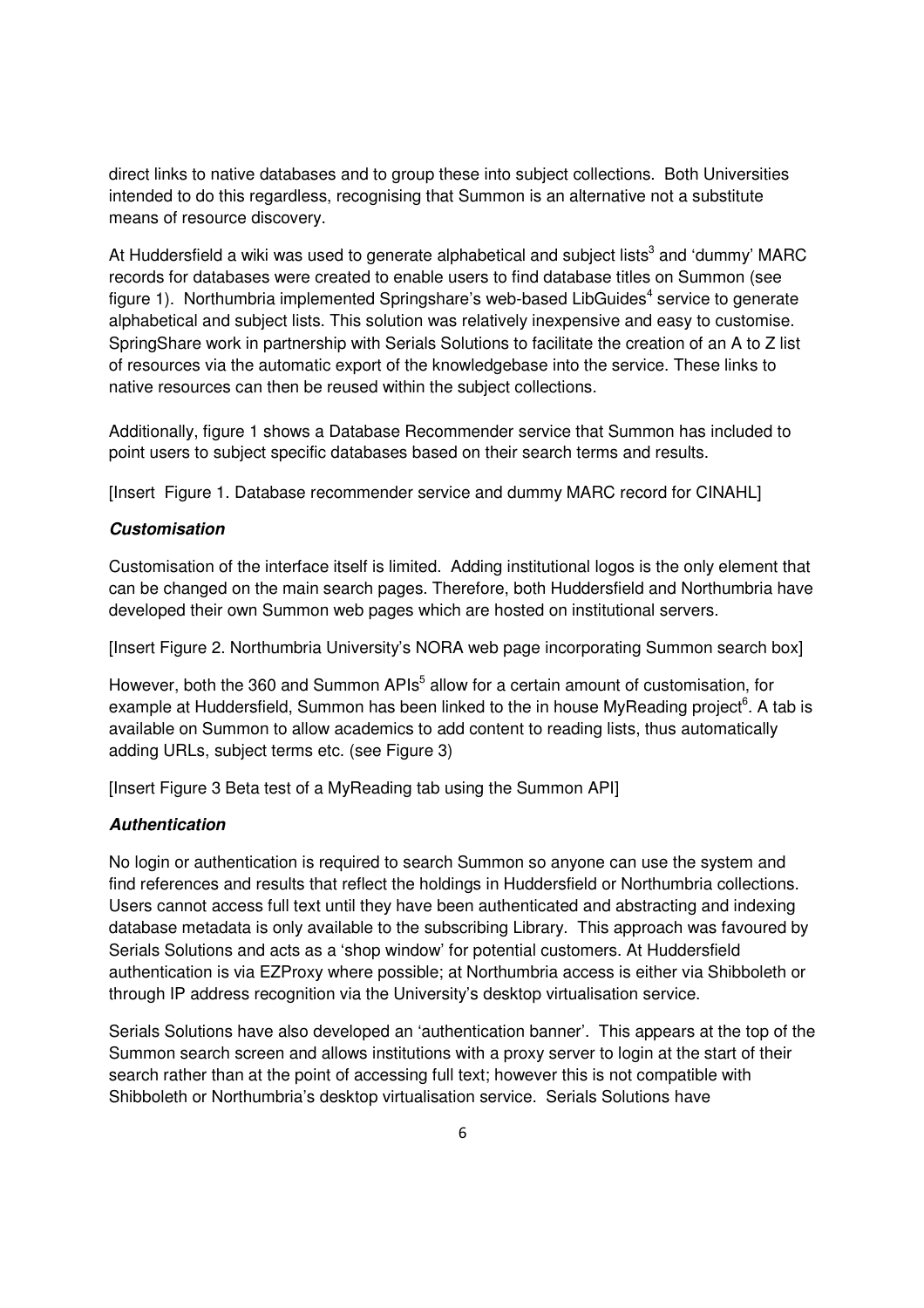recommended that Northumbria pursue the possibility of a proxy server in order to streamline authentication for users.

## **Support and documentation**

The support from Serials Solutions during the initial set up period was good, especially as they were setting up a significant number of new 'early adopters' at the same time and had to deliver these according to the stated time period of six weeks from receipt of configuration data. They were fast to respond to questions although sometimes more detailed guidance and documentation would have been helpful, e.g. in relation to the MARC mapping process.

After initial concerns excellent communication channels were established via the Summon user group, listserv and Serials Solutions. There is also a Summon wiki which is hosted by the Summon User Group<sup>5</sup>.

# **Feedback and usability testing**

Summon was piloted at both Universities prior to its official launch, with federated search continuing to run in parallel. This allowed us to gather feedback and make further refinements before withdrawing federated search and formally launching Summon at the beginning of the new academic year in September 2010.

Feedback was gathered in a number of ways from staff and students through formal training sessions, demos and anecdotal feedback.Both Universities worked together to devise a similar online survey and a common approach to running focus group sessions. These are analysed in detail below.

## **Online survey results**

There were 102 responses to the Huddersfield survey and 523 to Northumbria's. At Huddersfield the survey ran from March to July 2010, whilst the survey at Northumbria ran from June 2010 until the end of October 2010. The difference in response rate was probably due to the length of time the surveys were open. However the percentage breakdown of respondents by type and School were very similar, as was the feedback on the service.

## **Respondents**

| <b>Type of respondent</b>                                   | <b>Huddersfield</b> | <b>Northumbria</b> |
|-------------------------------------------------------------|---------------------|--------------------|
| Undergraduate                                               | 63%                 | 55%                |
| <b>Taught postgraduate</b>                                  | 19%                 | 26%                |
| <b>Research postgraduates</b>                               | 9%                  | 7%                 |
| Other (including academic<br>staff, support staff, visitors | 6%                  | 5%                 |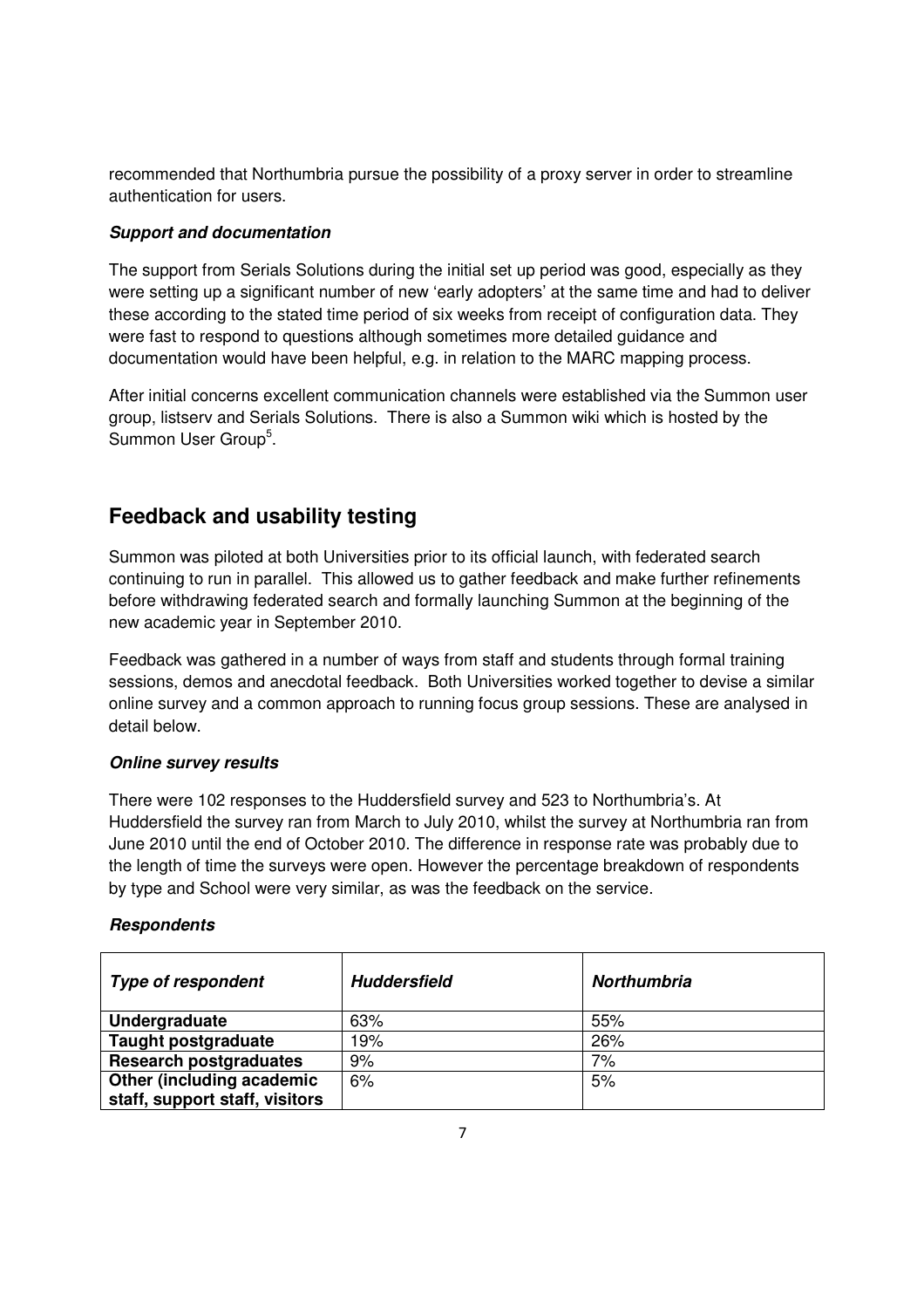| etc                                                            |  |
|----------------------------------------------------------------|--|
| Toblo 2<br><b>Programm</b> of recognolectors in online curvays |  |

Table 3. Breakdown of respondents to online surveys

At both institutions over half of the respondents were undergraduates followed by graduate students and a small percentage of academic and support staff.

#### **Responses**

The table below shows the broad responses received to the main areas of the questionnaire for both institutions.

| <b>Online survey questions</b> | <b>Huddersfield response</b> | Northumbria response |
|--------------------------------|------------------------------|----------------------|
| Easy to use                    | 90% agreed                   | 100% agreed          |
| No help needed to use          | 63% agreed                   | 76% agreed           |
| <b>Icons clear</b>             | 88% agreed                   | 93% agreed           |
| <b>Refined their search</b>    | $44\%$ did so                | $65\%$ did so        |
| <b>Clear layout of results</b> | 89% agreed                   | 88% agreed           |
| Used advanced search           | 32% had used                 | 42% had used         |
| Did not use advanced search    | 68% had not used             | 58% had not used     |
| Found what they wanted         | 77% agreed                   | 85% agreed           |
| <b>Relevant results</b>        | 82% agreed                   | 88% agreed           |

Table 4. Response breakdown by institution

#### **Ease of use**

Respondents reported that the Summon screens were easy to understand, they also found the icons easy to use. At Northumbria there were many comments about preferring Summon to the previous federated search for its speed and ease of use. The majority of those who commented on ease of use felt that they would not require any help in using Summon. Other comments indicated that only a brief run-through was needed. Of the low percentage of people who would have liked more help, the majority asked for help screens or online user guides.

Some library users wanted to know which databases the results were from:

" I wasn't sure what databases I was searching in, but after completing a search I realised it showed anything relevant'. (Huddersfield)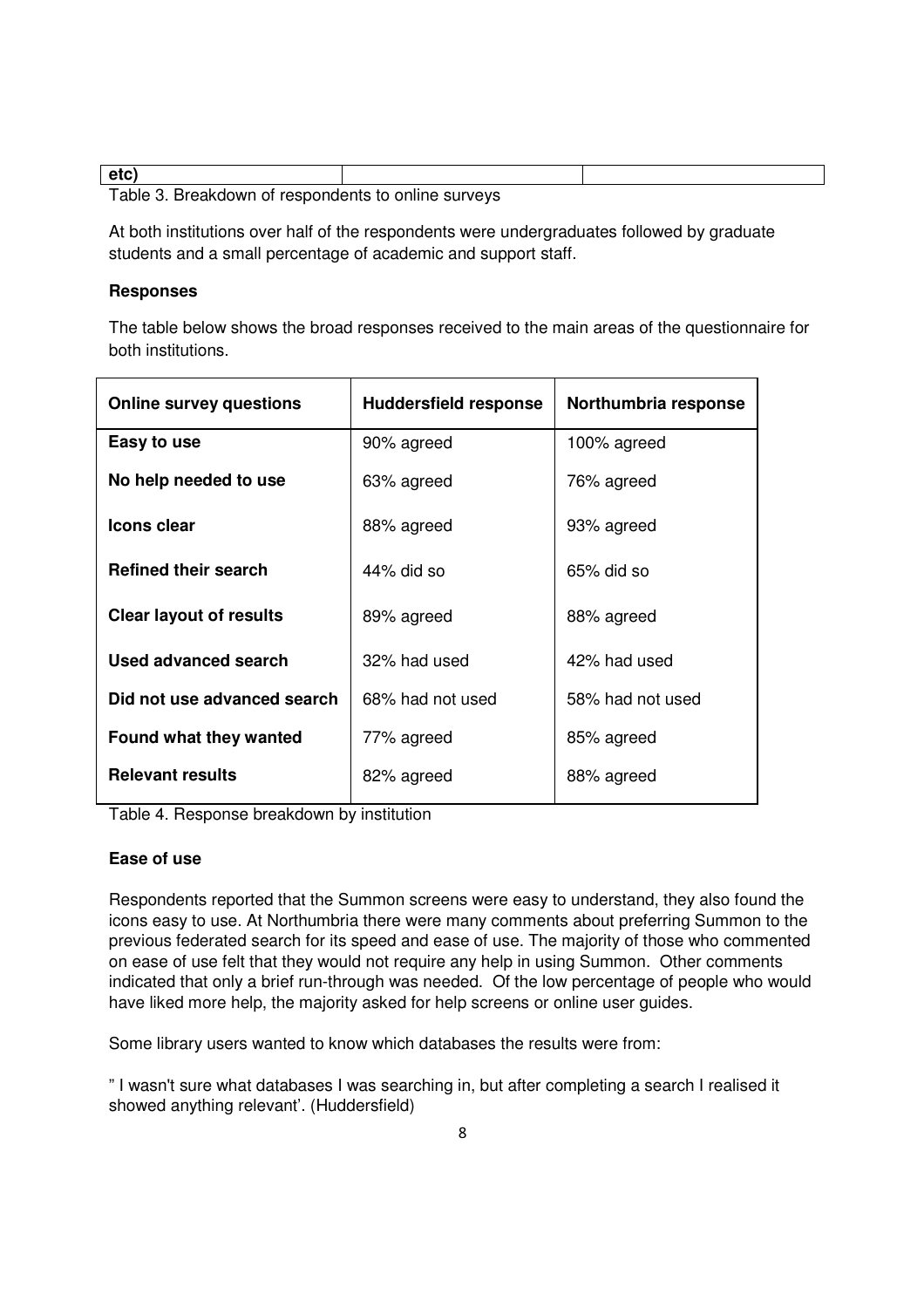"couldn't see how to access Westlaw, Nexis, etc" (Northumbria )

On some occasions users at both universities have struggled with the concept of Summon as a 'one stop shop' approach compared to the use of 'traditional' online databases, which are still very relevant for specific disciplines and complex searches. Both universities added alphabetical lists and subject guides on web pages at the front end of Summon but this approach may lack clarity. Northumbria are currently reviewing the layout of their initial NORA web page in order to try to make the distinction more obvious for users, by possibly placing less emphasis on the Summon search box on the page and improving the guidance provided about accessing resources.

In a recent thread on the ILI-L Discussion List, Pete Coco of Grand Valley State University (Coco, 2011) outlines exactly what the advantages of Summon are in relation to information literacy and ease of use,

'What Summon frees me to do… …particularly in freshman courses, is to focus more on the concepts of information literacy that this system so elegantly demonstrates. What is peerreview? Why does it matter? What is the difference between Google and the library? How does Google decide what to show you? Summon? Why isn't the stuff in Summon in Google?'

However, Coco does note that the trade-off between Summon and other specialist or research based online databases, such as Web of Science, is noticeable in terms of 'narrowing a search for your needle to its haystacks', but that this can be alleviated by an effective search strategy.

#### **Refining searches**

Users who refined their search did so by using the facet options. The comments imply that those that did, found it an easy process; one user commented that they used '+' and '-' as they did on Google, while others used Boolean operators to refine the search. Most of those who did not choose to refine their search in this way said it was because they had found what they wanted without having to do so; there were one or two comments where users did not know that they could do this.

"I had 7,000 results that I couldn't narrow down which I found quite annoying" (Huddersfield)

#### **Success in finding references**

Most respondents at both institutions said they were successful in finding what they wanted; some comments indicated that they found more than they expected:

"I looked at an area I am working on for my MSc so I already had an idea what I might find based on previous research. I was very impressed that Summon found some relevant articles from the last few years that I had not seen before. " (Northumbria)

Some were more pragmatic: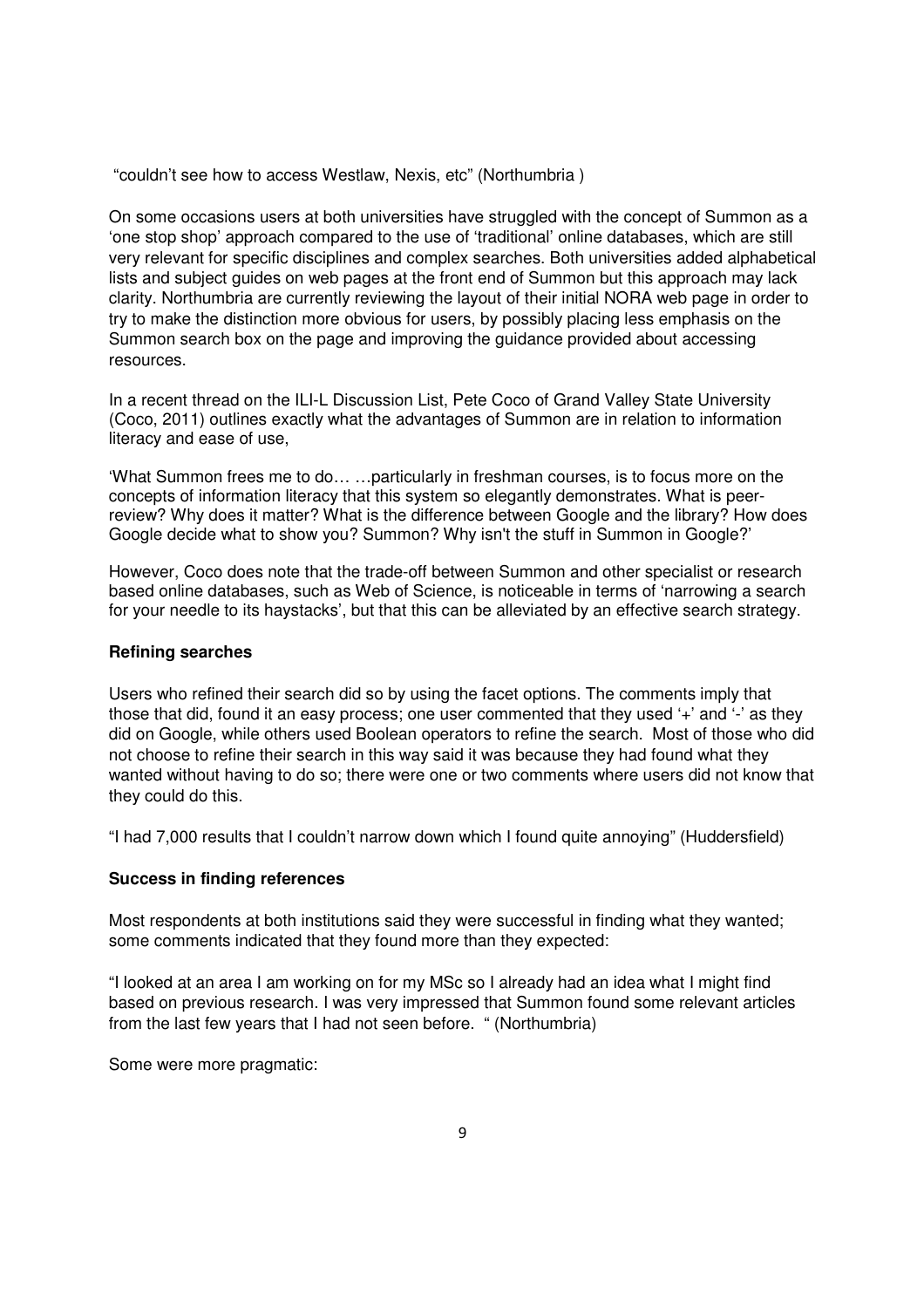"some useful, some not so useful ….it's the same with any search. The more you refine it, the more relevant your results will be" (Huddersfield)

Different users had different expectations and some were confused by the one stop search concept:

"it seems rather odd to request "limit to articles from scholarly publications" ... if something has a non-scholarly source we can use other tools (e.g. Google, newspaper CDROMs) to find them" (Northumbria)

#### **Layout of results**

The majority of respondents at both institutions stated the layout of results were clear, citing the facets and the ability to preview the abstract as particularly useful. Negative comments related to too many results and not being able to distinguish between different types of results e.g. article, book, review article, newspaper article. Some found it hard to identify the source of the material. These comments related both to not knowing which specific databases were being searched or the clarity of the journal title / citation display on the Summon page.

#### **Relevance of results**

Over 80% at both institutions agreed that results were relevant to their research topic and that they had found what they were looking for. There were many positive comments about relevance, with an acknowledgement that the search strategy had to be good to begin with and that results could be refined using the facets and filters provided.

#### **Comparison with usual search starting point**

At both institutions in around 50% of cases this was Google, but a minority of users cited specific subject or A & I databases. Over 80% at Northumbria found Summon better than their usual normal starting point:

"While Google Scholar is sometimes useful you don't have the option to refine your search often bringing up results from just the US … Nora brings up more relevant information and even spell checks your searches" (Northumbria)

#### **Advanced search**

Those who used the advanced search at both institutions found it easy to use with the right amount of options available. However, over half did not use the Advanced search at all; it is not clear whether this is because they felt it was unnecessary to do so or if they did not realise this feature was available.

#### **Features users would like to see**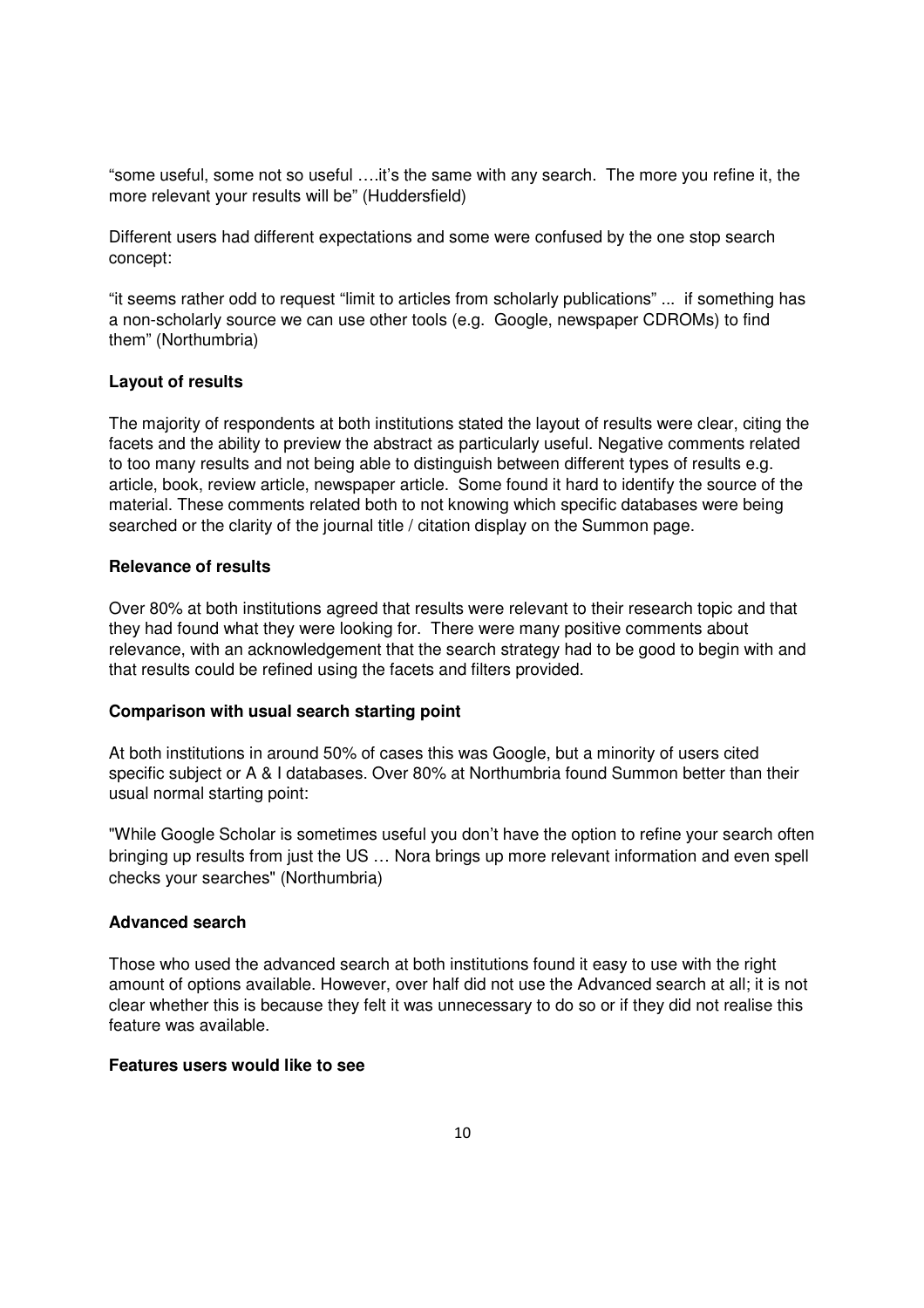Many of the responses to this question from both institutions referred to options that were already available, which clearly has implications for training and refining help pages, e.g. reducing or increasing the number of references displayed on a page; saving the references; Boolean searching (though this is currently not available in Advanced Search); limiting the search to full text resources.

Other suggestions included facility to search within the results to further refine a subset of references; 'back button' ; a list of the most popular resources accessed; subject tab. The request for a 'subject tab' so that users could specify a subject area before beginning their search was quite common, and somewhat ironic given that this was regarded as a weakness of federated search as users were not sure which subject they should choose - or wanted to search more than one subject area at a time. It is likely that people saw this as a way of limiting their search results rather than using the filters and facets within Summon to do so.

#### **Features users liked best**

 "Ease of use" and "simplicity" ranked highly as the best features at Huddersfield and Northumbria. One user found Summon "incredibly simple to use, seems much faster to access journals / articles", while another liked "the fact that it brings all the different parts of the library into a Google-like search option". (Huddersfield). The full text icon was also popular:

"…the pictures of FULL TEXT were great as I knew which ones to use." (Northumbria)

#### **Features users liked least**

About 25% of respondents at both institutions stated that there was nothing that they did not like. Different users demonstrated different perspectives e.g. one commented that "it's still not a Google box", while another disliked it because of "its Google-like operationality" (Huddersfield). Some comments were also received about the order of results and that Summon did not list the results on the initial screen by type, e.g. article, book, book review etc.

Some users did not like having to wait for filters to take effect one by one – they wanted to be able to select all the relevant filters at once to obtain a smaller more relevant results set more quickly; and also to save the same preferences for all their searches (e.g. scholarly and peer reviewed material only, full text only). Although it is possible to keep the same search refinements in one search session, users would like to save these preferences for future search sessions.

In conclusion, the survey feedback on Summon was very positive, particularly in relation to speed and ease of searching. Some of the frustrations relate to either the need to improve search strategies or difficulties linking to full text. There was a common theme of wanting to search a specific database or pre selecting a subject area before searching. However, it is interesting to note that attitudes to a service like Summon can differ as the two directly opposite comments reveal: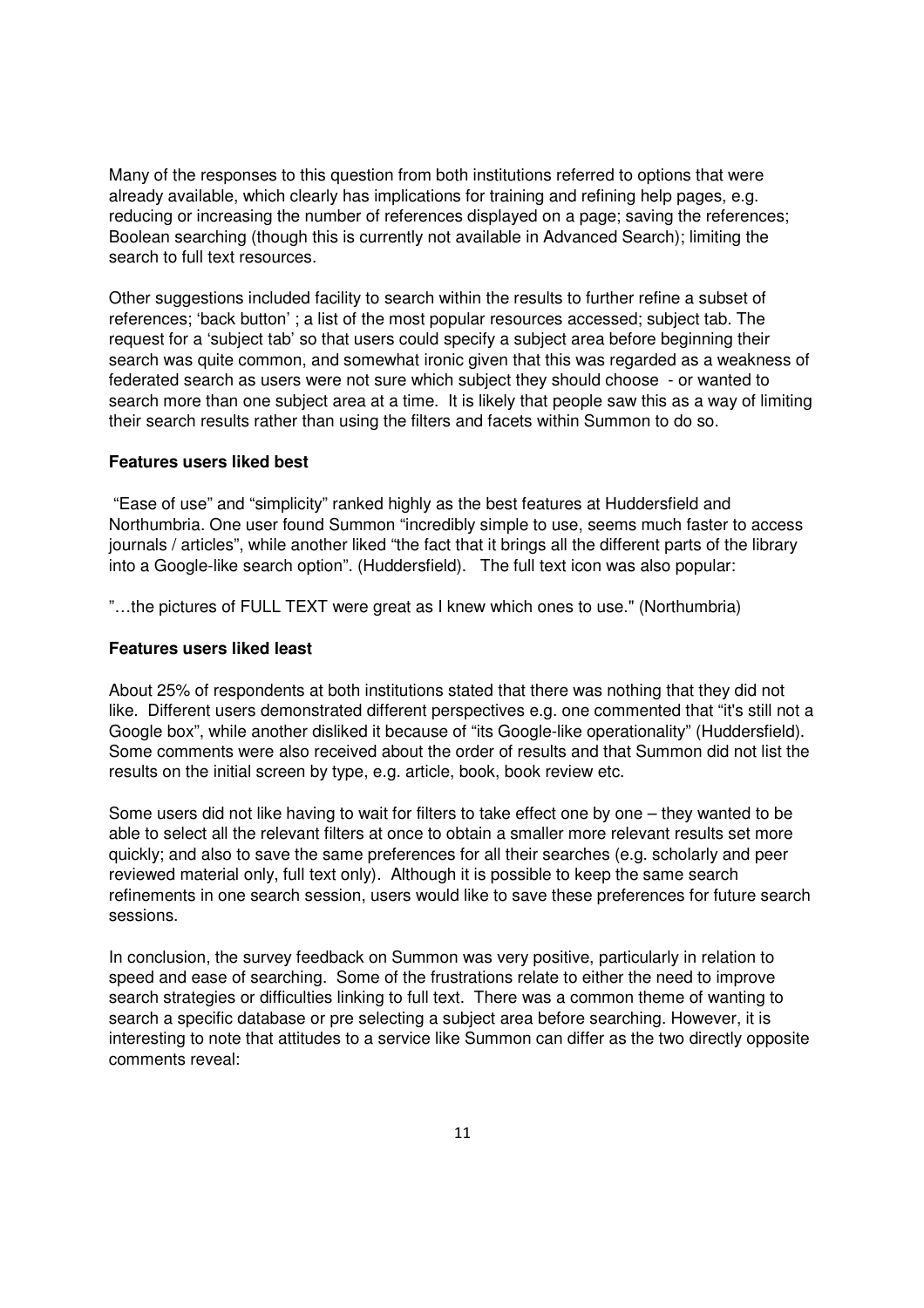" … I think it would have a very negative effect on students' ability to access electronic and other library resources. Students need to be made aware that certain resources are appropriate for certain tasks; this mode of presentation presents book reviews on the same level as books, … newspaper articles on the same level as current scholarly articles. This will tend to direct students towards the wrong kinds of resources … ( Northumbria)

## and

" A powerful but easy-to-use and above all fast search engine for peer-reviewed work is exactly what I want. I really have no desire to be an expert on a dozen different … database interfaces as I currently have to be. I love the Summon single search box as I can feel confident in asking "Give me some good and recent suggestions for this subject" and know I will get a good result. However underneath it there's still the ability to refine and rework the search as I need to ... - " (Northumbria)

## **Focus groups with students**

Small groups of students were invited to focus groups and were given sheets with screen shots and thought bubbles on which to record their opinions as they used Summon without any assistance. Staff observed and recorded how they used the service. After thirty minutes staff then questioned users, recording this as an MP3 file. The questions echoed the online survey, and focussed on ease of use, relevance of results, most and least popular features and how they thought Summon compared to other search engines. Again the response was very positive and students generally found it very easy to use without instruction.

Features students liked were:

- Facility to see immediately which articles are available in full text
- Preview of abstract before linking to full text
- Speed of returning results
- Facility to refine searches easily
- Ease of saving and exporting references to Endnote
- 'Did you mean' function to correct spelling mistakes
- Layout and appearance

The queries and suggestions for improvement were: wanting to know which database results came from, how to access individual databases and confusion over multiple pages opening when linking to full text.

Staff observing focus groups noted that some students took a while to notice and use the facets to refine their search; and the standard message from 360 Link about what to do about missing content prompted some users to close down the window instead of waiting for the information to load. This message was subsequently amended.

## **Feedback from Library staff**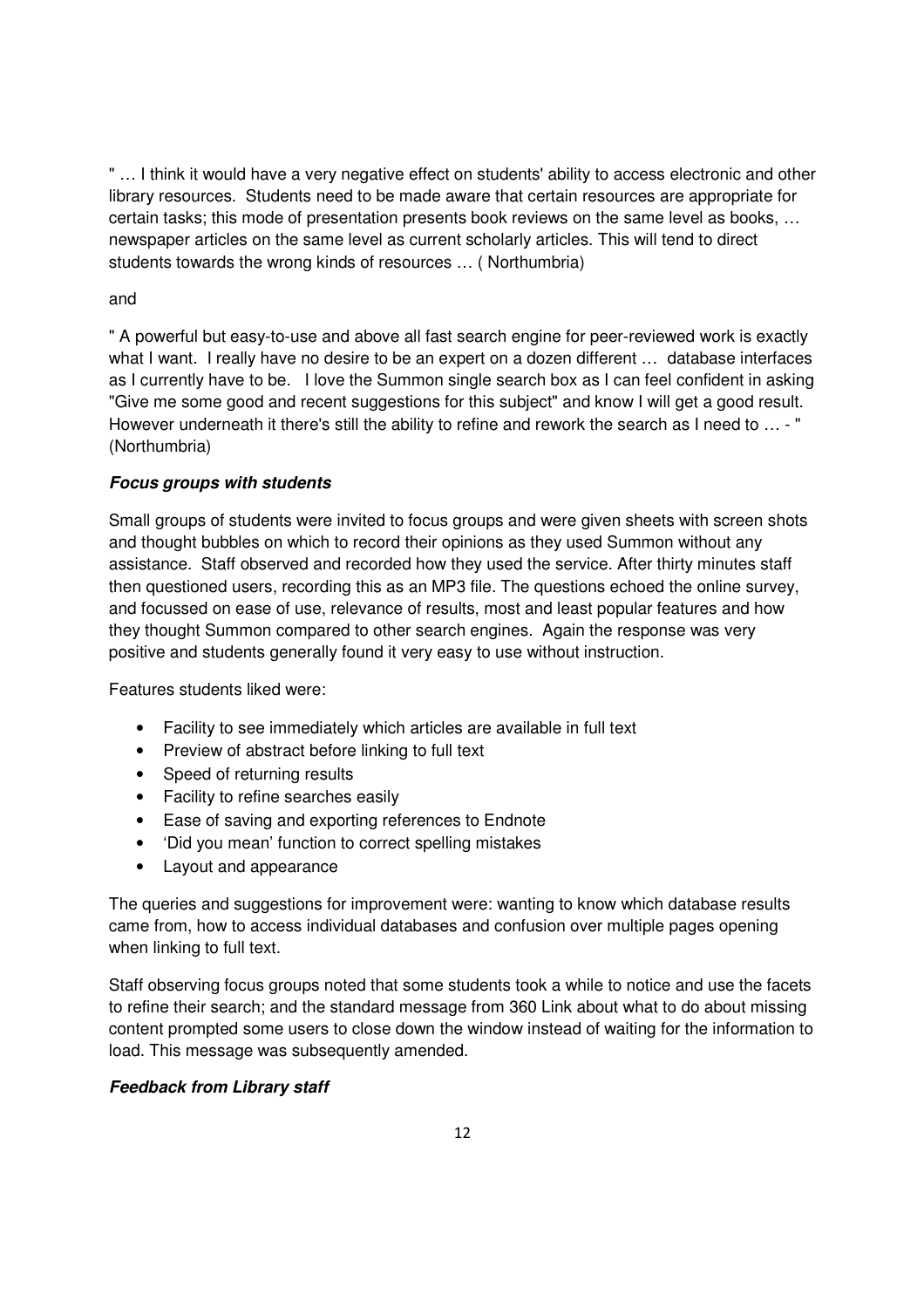Feedback from Library staff was obtained through focus groups and training. The positive comments were largely the same as those with students, i.e. ease of use, speed of searching, clear identification of full-text material, easy refinement of results using the facets, simple layout and links to the library catalogue.

However, Library staff wanted to know more about how the service actually worked, e.g. how subject terms are generated, Boolean searching, and limiting search to the abstract field. Linking and coverage were also concerns and are discussed below.

# **Marketing and training**

At Huddersfield, the Serials Solutions Summon branding and name was retained and the service was marketed as a new kind of search. At Northumbria, the internally well known NORA (broadly Northumbria Online Resource Access) brand was retained and called NORA Power Search, and the new system was marketed as an upgrade to the existing service, albeit a 'next generation' search. A comprehensive marketing campaign (see figures 4 and 5), with posters, flyers, emails, Library and University bulletins, press releases, twitter feeds and drop in training sessions was organised by both Libraries.

[Insert Figure 4. NORA Power Search poster]

Although Summon is intuitive to first-time users, significant time was invested in creating introductory guides and leaflets to ensure that staff and students could use it to best effect and user guides and flyers continue to be updated as new functionality is developed.

[Insert Figure 5 Summon banners at Huddersfield]

# **Key points for effective practice**

The following are some key points and lessons learned to consider when planning the implementation of Summon and which may impact on project planning and timescales for implementation.

## **Catalogue records**

Records not created to standard cataloguing rules may cause problems so these may need work beforehand and editing these may impact significantly on project timescales.

## **Ingesting data from local sources**

If you are the first library using your ILS to implement Summon build into your schedule time for slippage in this area in case things take longer than anticipated. The Summon listserv and wiki<sup>5</sup> are valuable tools for contacting other institutions and sharing expertise.

## **Linking to full text and indexing issues**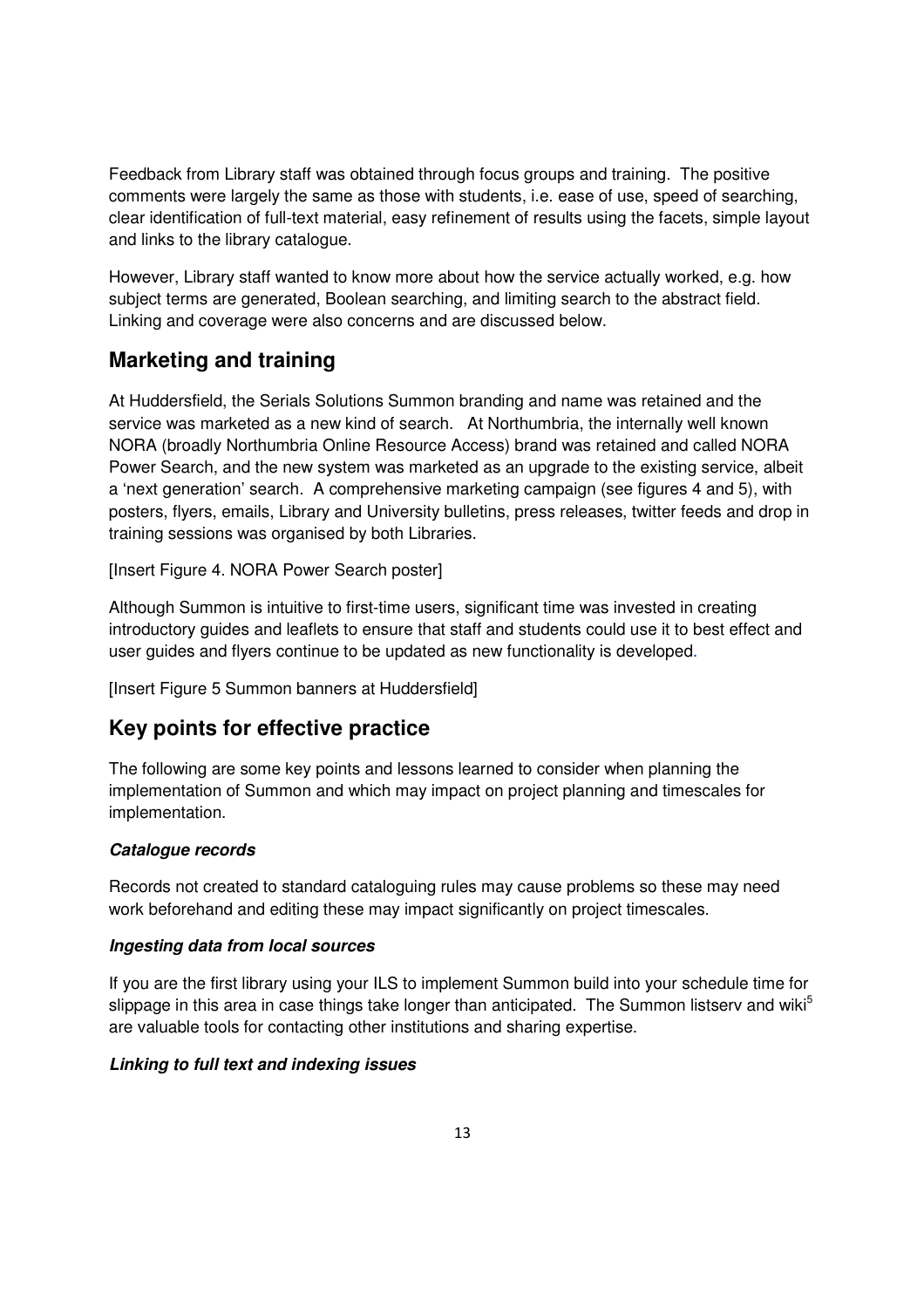Much of the success of Summon relies upon how effectively you can link from it to the full-text material to which you subscribe. Summon does a great job finding results but if users are unable to connect to these smoothly then one of the main frustrations of federated searching is replicated. Take time to ensure the set up of your link resolver is as good as it can be. Serials Solutions have themselves recognised this and have worked with publishers to set up direct links into their content rather than relying on OpenURL technology.

Indexing problems may be caused by incorrect or misleading data supplied by publishers being ingested into Summon index which then causes problems when trying to connect to full-text. These queries can be time-consuming and complex to unpick and involve contacting Serials Solutions and often the publisher and provider of the metadata, but seem to be an inevitable consequence of this work.

#### **De-duplication of references**

Although Serials Solutions normalise the content they ingest to avoid duplication of records there are still some issues that require further refinements. Duplication can cause some confusion for users and library staff e.g. duplication of records included in a research repository with subscribed journal articles.

#### **"Discovery service" concept**

The concept of the product as a discovery service was difficult to convey to some users, including Library staff. Although content coverage may not be comprehensive in some areas Summon helps users find content that they may not have previously discovered precisely because there is no pre-selection of subject area or databases. Summon is one element of a search strategy that should also include searching individual subject databases where appropriate. Nonetheless some Library staff, notably in Law, saw the potential of Summon for supplementing the information that users would find in specialist databases.

## **Concern about loss of subject databases**

Some Library staff were also concerned about users not being aware of the high quality databases and journal articles which were not indexed in Summon; and also the sophisticated interfaces supplied by some specialist databases and journals. There were also worries that the use of these would fall dramatically and eventually be cancelled because of low usage statistics. In fact this has not been the case and there have been large increases in the use of full-text sources as Summon makes more material more easily discoverable.

#### **Coverage**

Coverage is a major concern for subject librarians. They want to be very certain about which subject material is included in the Summon index. Although Serials Solutions provided an analysis of journal title coverage and estimated that over 85% of subscribed journal content was being indexed, subject librarians want to know what percentage of databases in their subject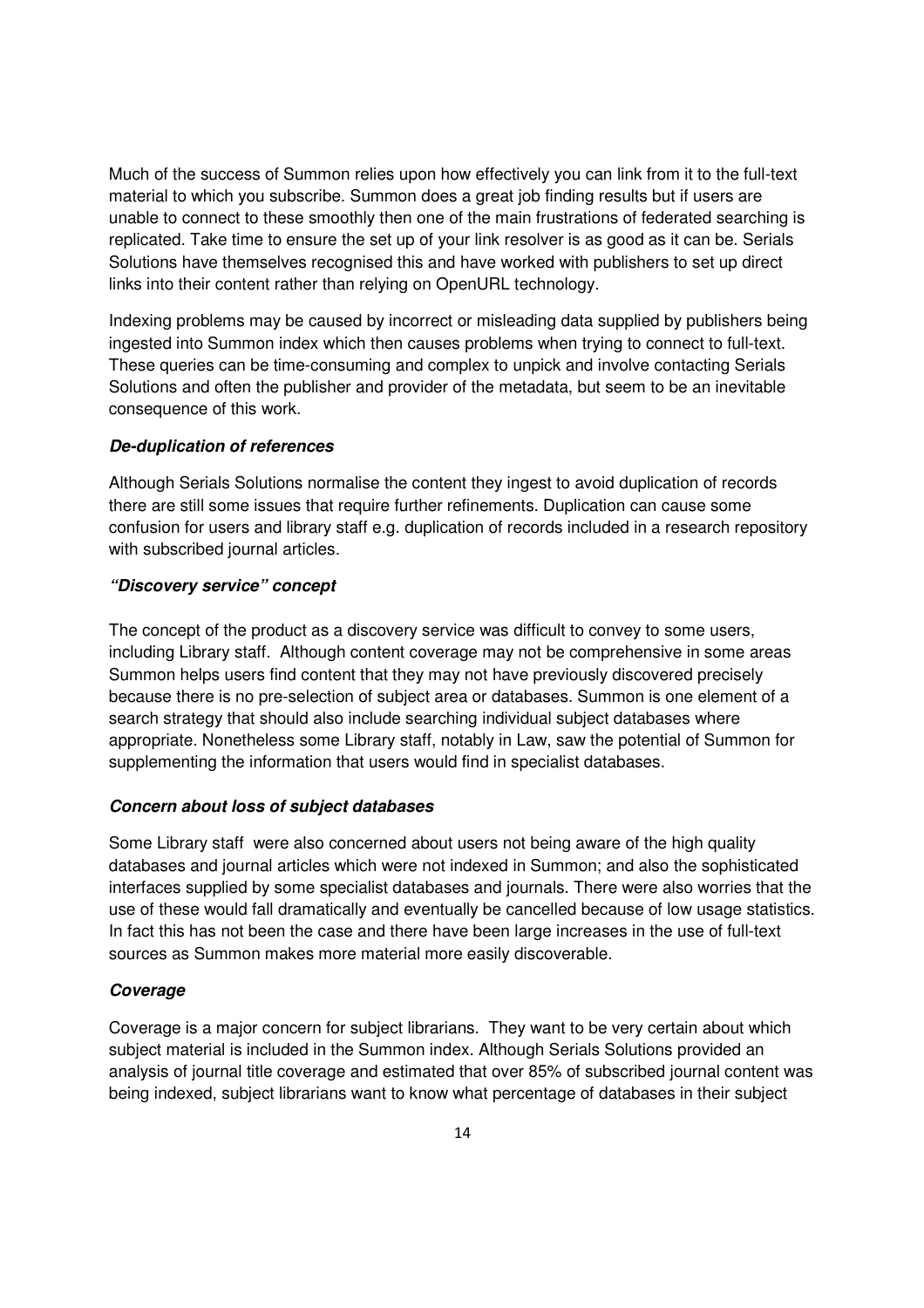area is indexed and what gaps there are. This has recently been acknowledged by Serials Solutions who now make this information freely available from their website<sup>2</sup>.

## **Launch of new developments and functionality**

During the implementation period and immediately afterwards many new developments and functionality were implemented, most of which were well received. However, they were sometimes rolled out very quickly without much notice to customers who had no opportunity to try them in a non public test environment or to update colleagues and documentation. In some cases the developments were inappropriate to some institutions – e.g. the authentication banner– but were switched on regardless and had to be hastily removed to avoid confusing users. This has now been addressed by Serials Solutions through a regular fortnightly updating schedule, for which a few days notice is given, allowing at least some time for customers to inform Serials Solutions of their wish to opt out of developments if required.

## **Summon list serv and wiki**

There is a very useful and active Summon listserv. As well as raising queries or suggestions directly through the Serials Solutions Client Centre, this is an excellent facility for communicating and exchanging experience with other customers (or even just lurking). It is actively monitored by Serials Solutions staff who also contribute to discussions or give general advice. A wiki has also been developed by the User Group where customers share information and practice.

## **Training**

Summon is a deceptively easy to use product and most people can use it without any training. However, it also has rich functionality that may not evident from using the single search box so there is still a need to educate both users and Library staff to make the most effective use of it. This has issues for training both staff and users. For example, Advanced search can be used in a quite sophisticated way to specify search criteria, whether looking for a specific article in a specific journal.

## **Recommendations for future developments**

## **Personalisation**

Users can save results into a temporary folder in order to export, e-mail or print them. These are cleared when the user leaves the Summon search session. In common with other electronic resources it would be good to be able to personalise Summon so that these search strategies (including preferred filters for full text or scholarly resources only), results and alerts could be saved more permanently. Due to the fact that no login is required to search Summon this is not currently possible. The use of scoped searches is an alternative whereby users can search a limited subject set if preferred.

## **Timeliness of adding new content**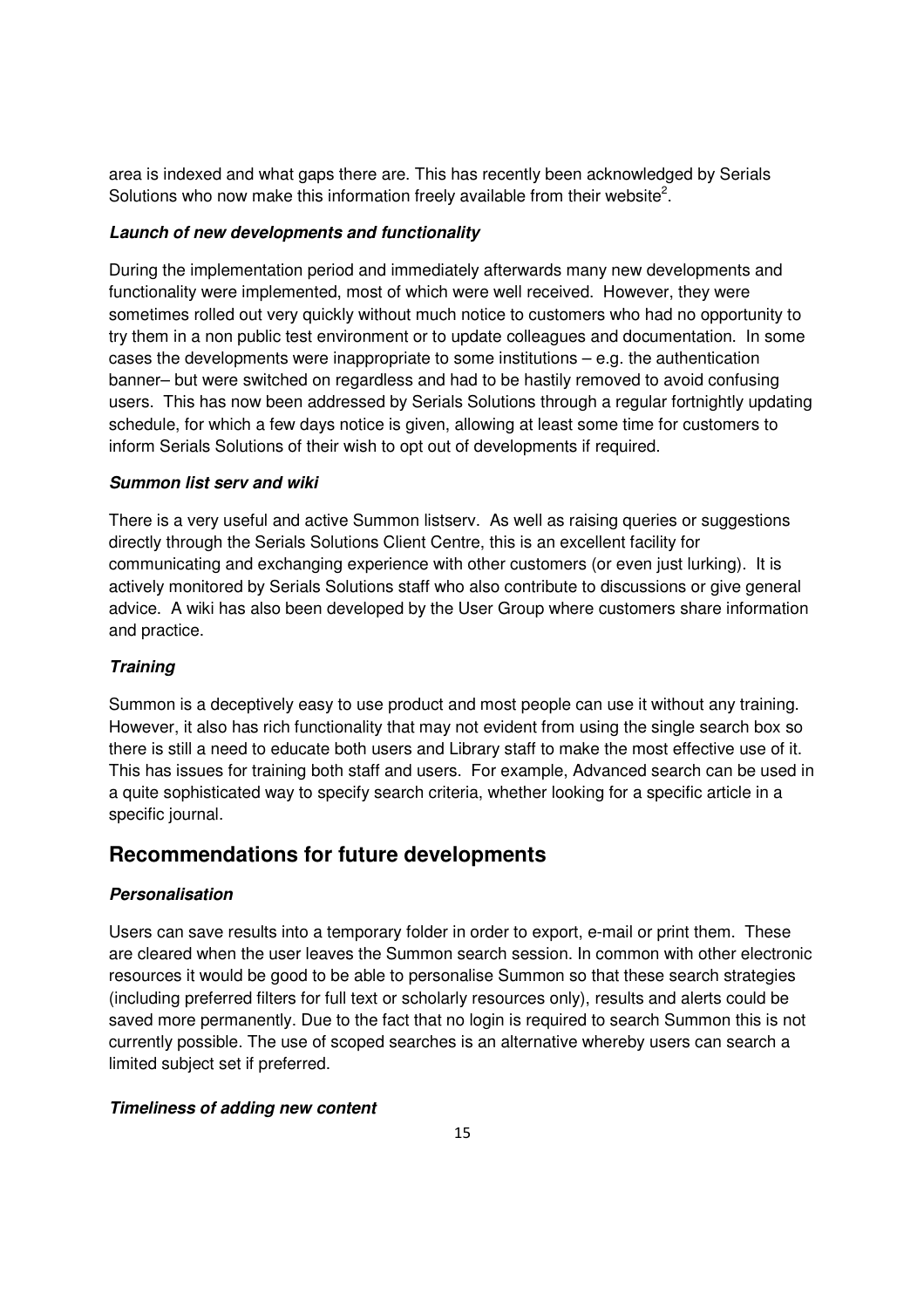Serials Solutions are constantly acquiring new content for Summon. However, there can be a significant delay between acquiring the content and making it available to customers via the 360 KnowledgeBase. Whilst this is understandable given the vast amount of content to be added, there is a lack of clarity about the planned availability date of this content. This may of course depend on the complexity of the data acquired and the time needed to process it; however, a degree of transparency in this matter would help customers manage user expectations.

Likewise, it is essential that new issues of journal content are added as quickly as possible, and customers advised of any significant delay. Users expect new content to be available immediately and to keep pace with native interfaces.

#### **Development of a non-public test environment**

We have alluded above to the frequent development of new functionality in Summon, which while mostly very welcome may not always be appropriate for all customers. It would be useful for customers to have their own private test environment to try out new functionality. There is a central Serials Solutions test area that customers can look at but this is not the same as testing with your own local data.

## **Conclusion**

Testing and feedback to date tells us there is no doubt that Summon has been well received at both Universities and as a way of simplifying access to information resources and it goes a long way to addressing the Google challenge. Most users appreciate the speed and simplicity of searching, which brings together both print and electronic materials in a single search and many also found that by using Summon they could get results from sources they had not previously considered using. Early indications show that COUNTER $^7$  JR1 and JR1a reports show a rise of as much as 400% for many journal subscriptions since the launch of Summon, conversely, DB1 reports show a major drop for online A&I databases.

Summon is an addition, not a substitute, for access to native resources. As Summon continues to mature a number of similar competitor products have also been developed. It will be interesting to see how these products compare when both Universities come to the end of their current contracts in 2012.

## **References**

Coco, P, (2011), RE: Teaching discovery. ILI-L Discussion List - ALA Mailing List Service - American Library Association. Retrieved December 11, 2011, from http://lists.ala.org/sympa/arc/ili-l/2011-11/msg00174.html

Duddy, C. (2009). A personal perspective on accessing academic information in the Google era, or 'How I learned to stop worrying and love Google'. Serials, 22(2), 131-135. Retrieved December 11, 2011, from http://uksg.metapress.com/openurl.asp?genre=article&id=doi:10.1629/22131